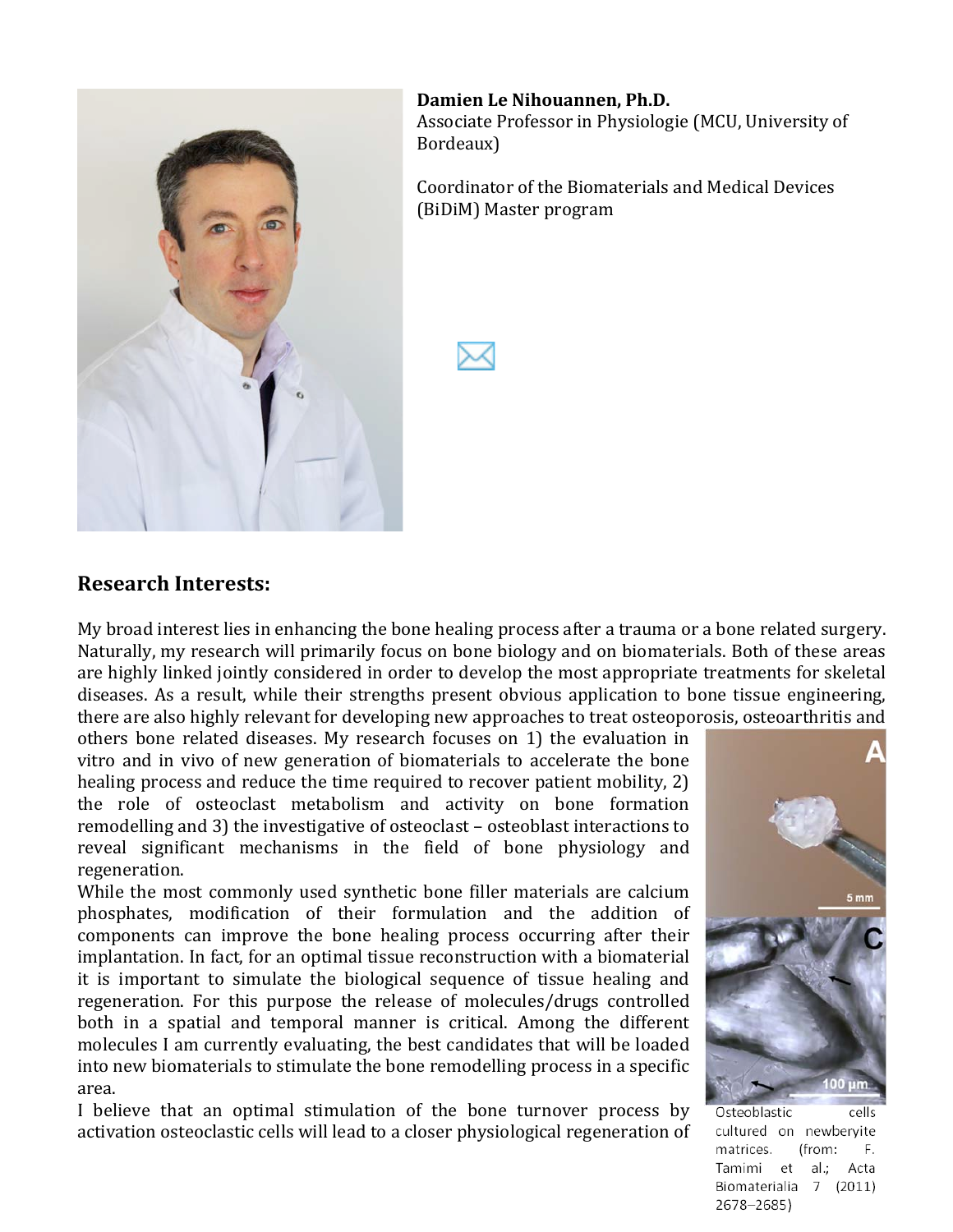the tissue. In fact, the first step of bone healing process is the formation of osteoclastic cells. During the following steps of the bone remodelling process, bone formation is coupled to bone resorption.

During the last decade, extensive work has been carried out to describe how osteoblasts regulate osteoclasts. However, the opposite signals and mediators of this process are yet to be identified. I have developed an original in vitro model to study the crosstalk) between) osteoblasts) and) osteoclasts. I intent to apply my results to optimize the bone healing process after biomaterials implantation as previously described. It is expected that the new biomaterial will not only recruit functional osteoclasts, but also induce the formation of osteoblasts and further improve its own osteointegration.

A) regulated) equilibrium) between) osteoclasts and osteoblast activities is required for bone homeostasis. However, an impairment of this balance mainly leads to an excess of bone resorption like in the cases of osteolytic) lesions) or) osteoporosis.) Aging, joint diseases and cancer metastasis are the main causes of this kind of deregulations. However, other diseases like diabetes also show abnormal bone metabolism and are



Diagram of possible mechanisms for material induced osteogenesis. Following implantation, the CaP granules partly dissolved (1a) and a biological apatite precipitated on to the surface of the MBCP concentrating endogenous bone growth factors (2a). Circulating stem cells were recruited by this surface (3a) and differentiated into osteoprogenitors (4a). Microparticles detached from the micro-porous surface of MBCP (1b) and phagocytized by macrophages, which released inflammatory cytokines (2b). The inflammatory cytokines stimulated circulating stem cells (3b) to differentiate into osteoprogenitors (4b). Osteoblastic cells aligned and produced bone extracellular matrix on the MBCP (5). (from : D. Le Nihouannen et la. J Mater Sci: Mater Med (2008) 19:667-675)

linked to a dysfunction of osteoclastic cells. Another part of my future work will focus on the metabolic activities of osteoclasts. I am specifically interested in the effects of the cell metabolism precursors on the osteoclast formation, differentiation and activity. I conduct this work to describe the correlation between these specific syndromes and the regulation of osteoclastic cells to ultimately improve treatment for patients suffering from bone degenerative diseases.stage renal disease patients with durability of up to 3 years.

# **Keywords/expertise:**

- Bone tissue/physiologie
- bone cell
- osteoclasts
- Cell-material interaction
- In vitro studies
- Biomaterials
- Calcium phosphate material
- Bone tissue engineering
- Regenerative Medicine
- Bone related diseases
- osteointegration
- Bone regeneration
- Electron microscopy
- Image analysis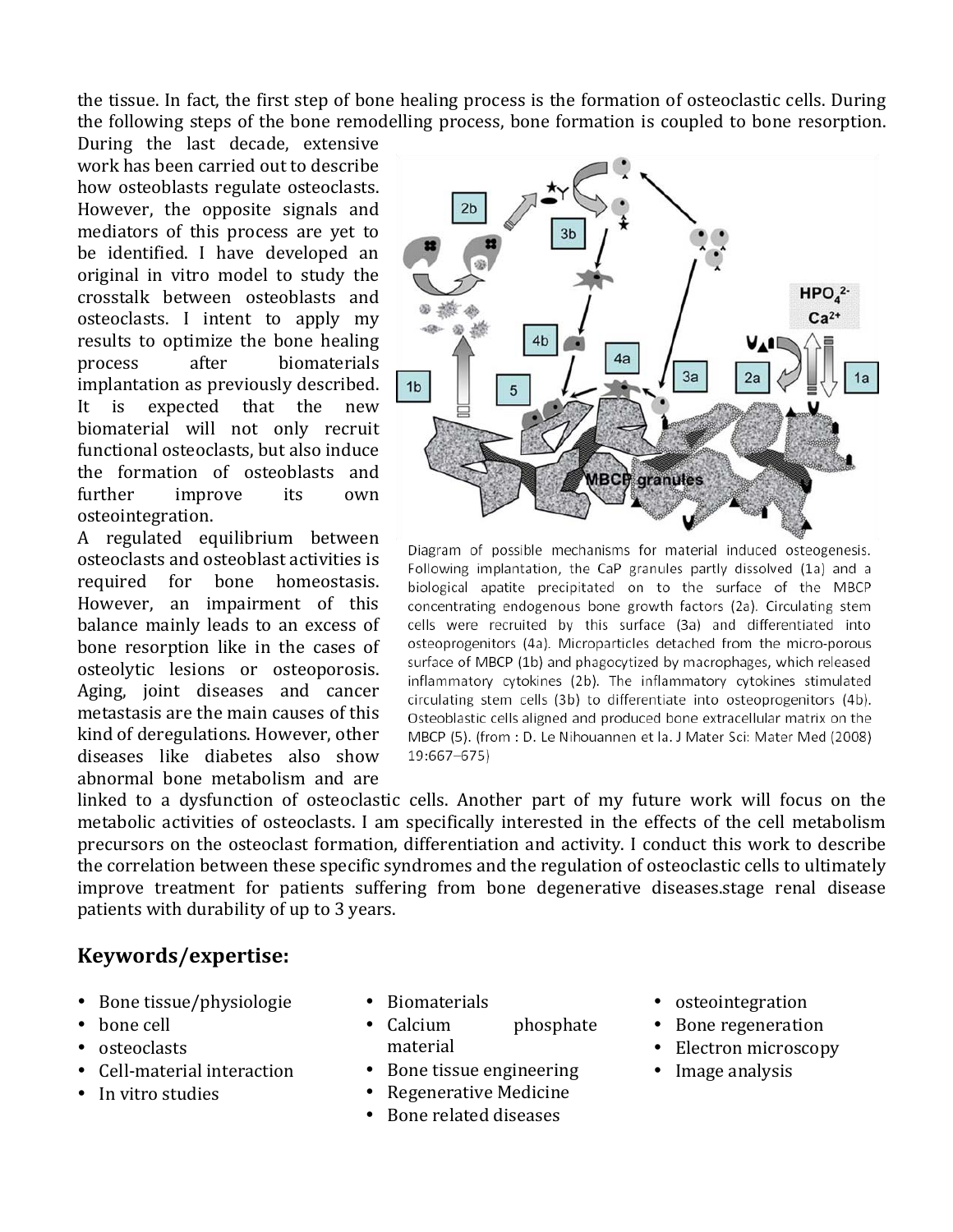# **Selected'publications:**

- 1- Marelli B., Le Nihouannen D., Hacking SA., Tran S., Li J., Murshed M., Doillon CJ., Ghezzi CE., Zhang YL., Nazhat SN., Barralet JE.: Newly identified interfibrillar collagen crosslinking suppresses cell proliferation and remodelling. Biomaterials (2015) Jun;54:126-35.
- 2- Fong JE., Le Nihouannen D., Tiedemann K., Sadvakassova G., Barralet JE., Komarova SV. : Moderate excess of pyruvate augments osteoclastogenesis. Biol Open. (2013) Mar 22;2(4):387-95.
- 3- Tamimi F., Comeau P., Le Nihouannen D., Zhang YL., Bassett DC., Khalili S., Gbureck U., Tran SD., Komarova SV., Barralet JE.: Perfluorodecalin and bone regeneration. Eur Cell Materials (2013)  $Jan 2:25:22-36.$
- 4- Tamimi F., Le Nihouannen D., Eimar H., Sheikh Z., Komarova SV., Barralet JE.: The effect of autoclaving on the physical and biological properties of dicalcium phosphate dihydrate bioceramics: brushite vs. monetite. Acta Biomaterialia (2012) Aug;8(8):3161-9.
- 5- Tamimi F., Le Nihouannen D., Bassett DC., Ibasco S., Gbureck U., Knowles J., Wright A., Flynn A., Komarova SV., Barralet JE.: Biocompatibility of magnesium phosphate minerals and their stability under physiological conditions. Acta Biomaterialia (2011) Jun;7(6):2678-85.
- 6- Fong JE., Le Nihouannen D., Komarova SV.: Tumor-supportive and osteoclastogenic changes induced by breast cancer-derived factors are reversed by inhibition of {gamma}-secretase (2010). Journal of Biological Chemistry  $285(41):31427-34$ .
- 7- Le Nihouannen D., Barralet JE., Fong JE, Komarova SV.: Ascorbic acid accelerates osteoclast formation and death (2009). Bone 46:1336-1343.
- 8- Ibasco S., Tamimi F., Meszaros R., Le Nihouannen D., Harvey E., Barralet JE: Magnesium sputtered titanium for the formation of bioactive coatings (2009). Acta Biomaterialia Jul;5(6):2338-47.
- 9- Tamimi F., Kumarasami B., Doillon C., Gbureck U., Le Nihouannen D., Cabarcos EL., Barralet JE.: Brushite-collagen composites for bone regeneration (2008). Acta Biomaterialia Sep;4(5):1315-21.
- 10- Le Nihouannen D., Komarova SV., Gbureck U., Barralet JE.: Bioactivity of bone resorptive factor loaded on osteoconductive matrices: stability post-dehydration (2008). Eur J Pharm Biopharm. 70(3):813-8.
- 11- Le Nihouannen D., Hacking SA., Gbureck U., Komarova SV., Barralet JE.: The use of RANKL-coated brushite cement to stimulate bone remodelling (2008). Biomaterials 29(22):3253-9.
- 12- Le Nihouannen D., Saffarzadeh A., Gauthier O., Moreau F., Pilet P., Spaethe R., Layrolle P., Daculsi G.: Bone tissue formation in muscles of sheep induced by a biphasic calcium phosphate ceramic and fibrin glue composite (2008). Journal of Materials Science: Materials in Medicine 19(2):667-75.
- 13- Le Nihouannen D., Duval L., Lecomte A, Julien M, Guicheux J., Daculsi, G., Layrolle P.: Interactions of total bone marrow cells with increasing quantities of macroporous calcium phosphate ceramic granules (2007). Journal of Materials Science: Materials in Medicine 18(10):1983-90.
- 14- Le Nihouannen D., Saffarzadeh A., Aguado E., Goyenvalle E., Gauthier O., Moreau F., Pilet P., Spaethe R., Daculsi G., Layrolle P.: Osteogenic properties of calcium phosphate ceramics and fibrin glue based composites (2007). Journal of Materials Science: Materials in Medicine 18(2):225-35.
- 15- Le Nihouannen D., Goyenvalle E., Aguado E., Pilet P.,Bilban M, Daculsi G., Layrolle P.: Hybrid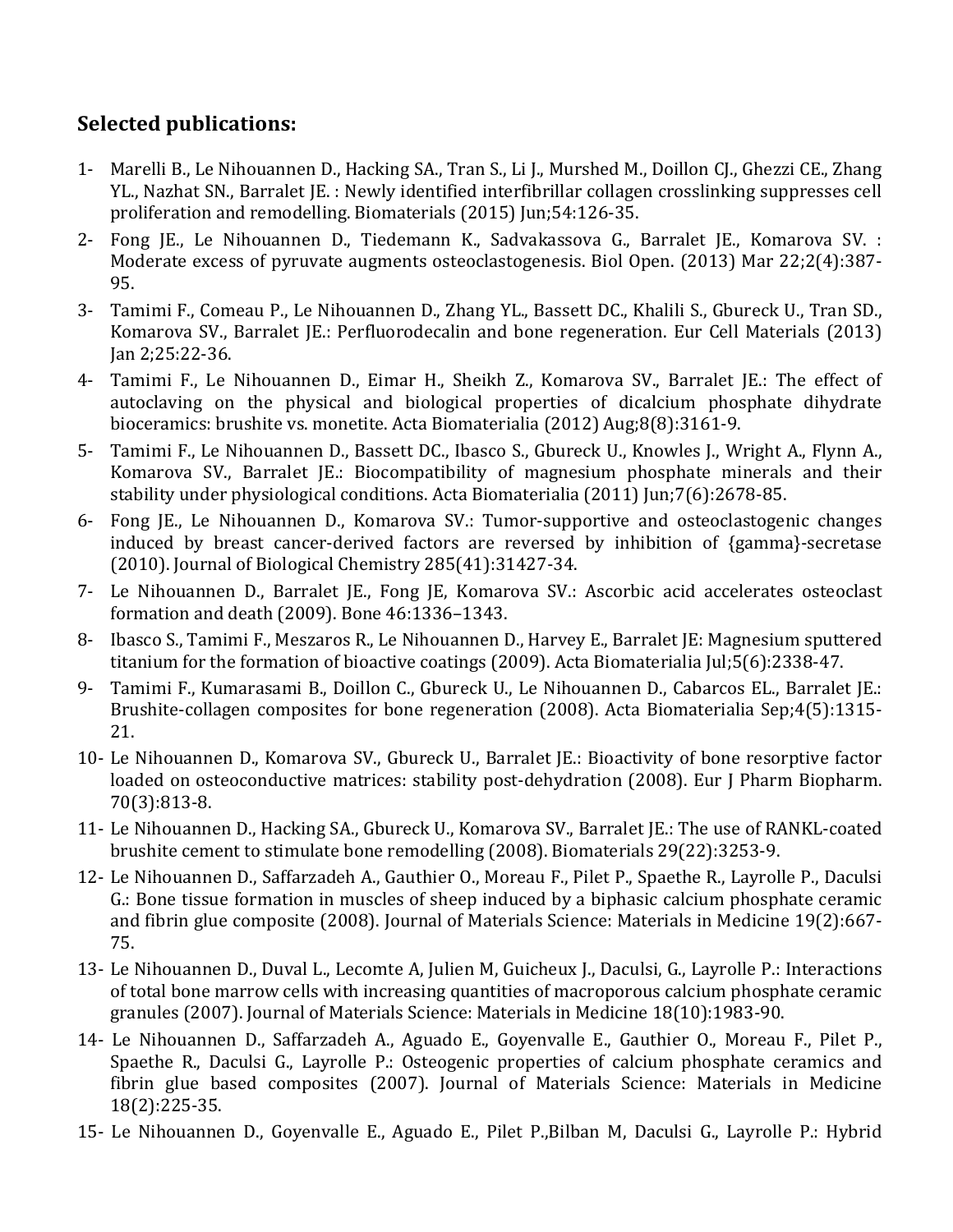composites made of calcium phosphate granules, fibrin glue and bone marrow for skeletal repair (2007). Journal of Biomedical Material Research:Part  $A\,81(2):399-408$ .

- 16- Le Nihouannen D., Le Guéhennec L., Rouillon T., Pilet P., Bilban M., Layrolle P., Daculsi G.: Microarchitecture of composite associating calcium-phosphate granule and fibrin glue for bone tissue engineering (2006). Biomaterials  $27(13):2716-22$ .
- 17- Le Nihouannen D., Gauthier O., Saffarzadeh A., Delplace S., Pilet P., Daculsi G., Layrolle P.: Bone formation induced by granular biphasic calcium phosphate porous ceramic in muscles of sheep  $(2006)$ . Bone 36(6):1086-93.

# **Patents:**

1- Barralet JE, Le Nihouannen D, Komarova SV. New drug delivery system combining calcium phosphate cement and bioactive molecule. US Patent (WO/2008/128342) - Publication Date: 30.10.2008 - Licensed 2009.

# **Teaching'Activities:**

- 2012 Coordinator of the Biomaterials and Medical Devices (BiDiM) Master program
- 2010 Assistante Professor in Physiology (Université de Bordeaux, France)

### **Clinical'Activities:**

### **Funding:**

|  | 2013 - 2014 - 15,000 € - SFR TECSAN Starting Grant (co-applicant)                              |
|--|------------------------------------------------------------------------------------------------|
|  | 2011 - 2014 - 75,000 € - Marie Curie Career Integration Grant                                  |
|  | 2008 - 2011 - 90,000 CAD - Bourse Postdoctorale – FRSQ, Canada.                                |
|  | 2008 - 2010 - 40,000 CAD - Bourse Postdoctorale – CAN, Canada.                                 |
|  | 2006 - 2008 - 36,000 CAD - Bourse Postdoctoral – « CIHR Strategic Training Program in Skeletal |
|  | Health Research », Université de McGill, Canada.                                               |
|  | 2002 - 2005 - 36,000 CAD - Bourse de thèse « Atlanthèse », France.                             |

# **Memberships:**

European Orthopedic Research Society American Society for Bone and Mineral Research Canadian)Arthritis)Network Canadian Chapter Controlled Release Society **Canadian Society for Biomaterials** Society for Biomaterials Société française de Biologie des Tissus minéralisés

### **Awards:**

- 2010 Prix de la meilleure communication affichée (Réunion annuelle du RSBO).
- 2009 Prix de la meilleure communication orale (27eme « Canadian Biomaterials Society Meeting »).
- 2008 Prix de la meilleure communication orale (1er « McGill Musculoskeletal Symposium »).